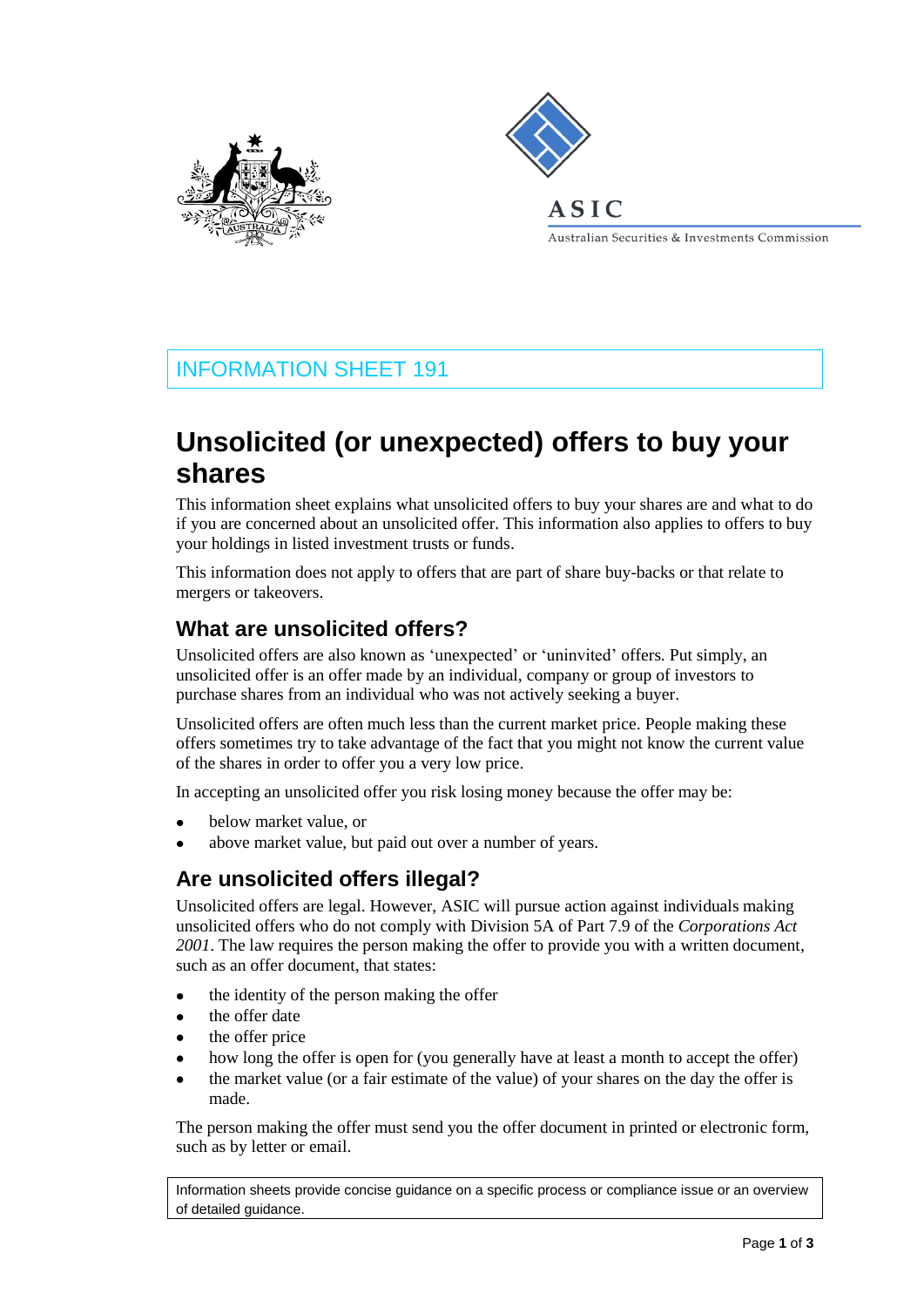It is against the law for a person to mislead you into accepting an unsolicited offer.

If the offer is to pay you by instalments, the offer document must explain to you:

- $\bullet$ the amount of each instalment
- how, when and how many instalments will be paid
- the present value of the offer.  $\bullet$

Even if the total offer price to be paid by instalments is higher than the present market value, the many years you may have to wait for all your instalments means you usually get far less than selling on the market.

#### **What you should do**

| <b>Consider your options</b>                           | If you had not considered selling your shares before you received an<br>unsolicited offer, take time to consider your options. You may decide to<br>simply ignore the offer.                                                                                                                                                                                                                                                                                                                                                                                                                                                                                                                         |
|--------------------------------------------------------|------------------------------------------------------------------------------------------------------------------------------------------------------------------------------------------------------------------------------------------------------------------------------------------------------------------------------------------------------------------------------------------------------------------------------------------------------------------------------------------------------------------------------------------------------------------------------------------------------------------------------------------------------------------------------------------------------|
| Find out who is making<br>the offer and why            | Read the offer carefully to see exactly who is making it. Some offers may<br>use letterhead or names similar to those of your company, and they may<br>arrive at the same time as your company's own letters to shareholders.<br>You should contact your company's investor relations department to find<br>out if they have made any recent offers.                                                                                                                                                                                                                                                                                                                                                 |
|                                                        | If you are a shareholder of a company listed on an exchange (such as the<br>Australian Securities Exchange (ASX)), you should check whether the<br>company has made any announcement on that exchange.                                                                                                                                                                                                                                                                                                                                                                                                                                                                                               |
| Find out what your<br>shares are worth                 | Get an up-to-date market price for your shares and compare it with the<br>price offered. If you hold shares that are not sold on ASX or any other<br>exchange, the offer needs to state the fair market value in the offer<br>document. You will then need to make a personal judgement about what<br>they are really worth. As a shareholder, you are entitled to talk to the<br>company whose shares you own about any plans, including possible<br>listing on an exchange that may affect the share price.<br>You can also discuss the offer with your broker or financial adviser to<br>determine whether the price is fair and reasonable, or whether you should<br>accept or reject the offer. |
| <b>Contact your accountant</b><br>and taxation adviser | Taxation law can be complicated, particularly when it comes to disposing<br>of and transferring shares. We recommend you talk with your accountant<br>or taxation adviser before accepting an offer.                                                                                                                                                                                                                                                                                                                                                                                                                                                                                                 |
| Seek legal advice                                      | If you are concerned about the legitimacy of a proposed offer, we<br>recommend that you seek legal advice to discuss whether to accept it. It<br>is important that you do your own research on the person or company<br>making the offer and take the time to seek independent legal advice to<br>discuss your options. Do not be pressured to make a quick decision you<br>could regret later.                                                                                                                                                                                                                                                                                                      |
|                                                        | You can contact the Law Society in your state or territory if you are<br>unsure about how to access legal advice.                                                                                                                                                                                                                                                                                                                                                                                                                                                                                                                                                                                    |